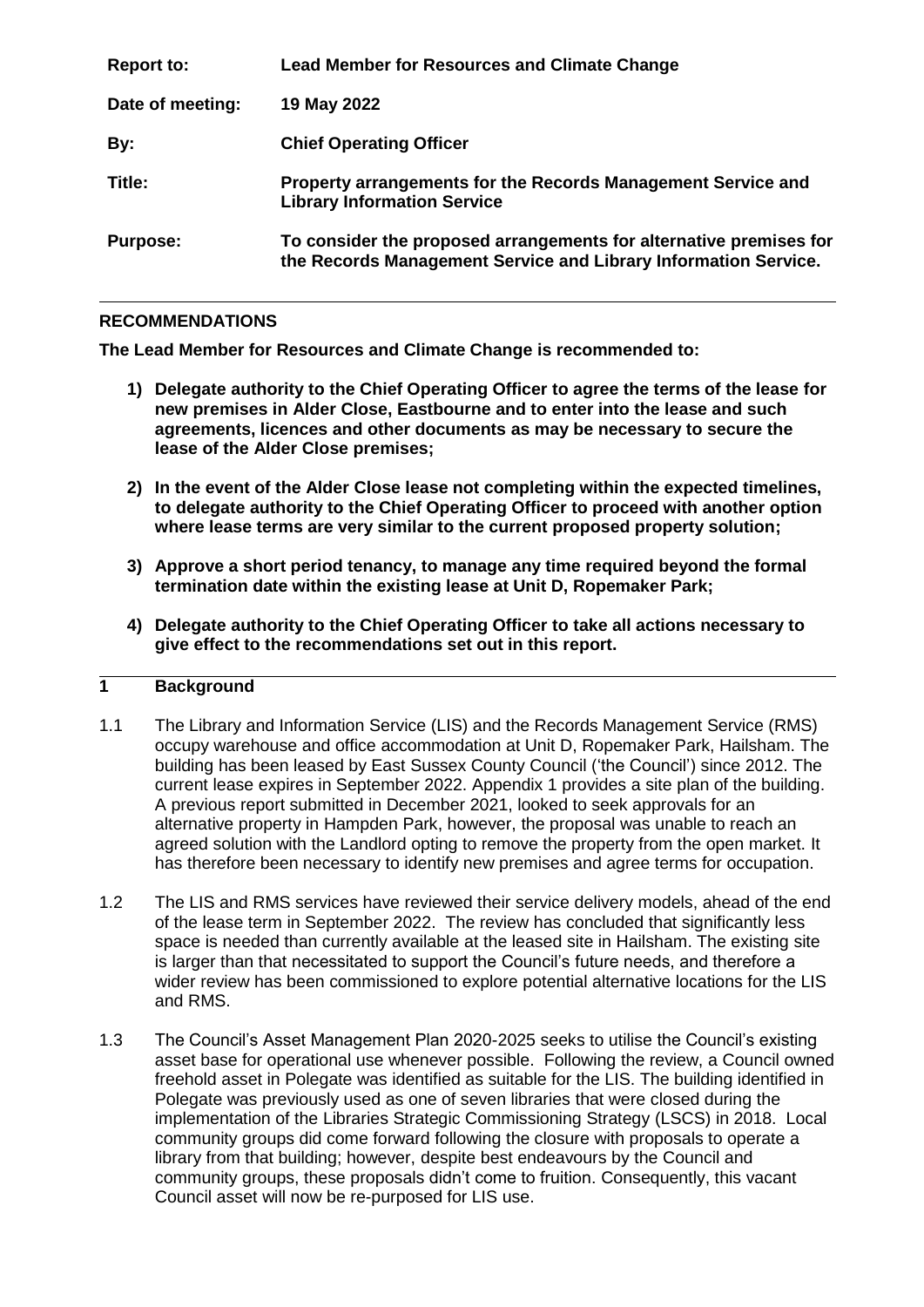- 1.4 Refurbishment works are anticipated to commence in early Spring 2022 at the former Polegate Library which will allow the elements currently stored in part of the warehouse and Ropemaker park to be transferred permanently to this site.
- 1.5 Officers have undertaken further work to identify new suitable alternatives for the RMS following the Hampden Park property transaction not proceeding. Two main options have been considered: (i) Exploring with the landlord of the existing site (Ropemaker Park) whether there was potential for a lease of part of the building; (ii) Undertaking a property search for alternative accommodation available in the market within the County.
- 1.6 Officers from the Council's Property and Community, Environment and Transport (CET) departments collated a report which presented a shortlist of accommodation solutions for the RMS. Despite best endeavours by the Property team to agree terms for a lease of only part of the existing footprint of the current Ropemaker Park accommodation, the proposal was not viable for the landlord without the Council renting additional space beyond its requirements. Concurrently, the search for suitable properties for RMS looked at those available on the market across the whole County, rather than being focused solely in the Hailsham area, where the accommodation for the RMS is currently based.
- 1.7 A preferred property has been identified for RMS and the Exempt report later in the agenda will outline the proposed heads of terms and more details of the property in Eastbourne. The proposed asset is smaller, more suitable, affordable, and cost-effective to lease for the RMS. The proposed property solution will reduce the footprint required by the service and this aligns with the Council's Asset Management Plan 2020-2025 and also reduce the associated carbon emissions from the new facility underlined in the Council's Climate Change Emergency Plan.

## **2 Supporting information**

- 2.1 The Council currently leases the whole of Unit D Ropemaker Park which has over 35,000 sq. ft. The proposal looks to reposition the RMS to a new facility which offers circa 12,950 sq. ft which is smaller than the previously chosen option where terms were agreed.
- 2.2 An analysis of the proposed costs of occupation compared to the current property running costs of Ropemaker show the operating costs for the preferred unit are significantly below the current property operating costs for the whole of Unit D, Ropemaker.
- 2.3 At present, the market for industrial rental space has been particularly buovant and there is a limited pool of suitable accommodation within the sector. The Council is keen to move quickly to secure this unit for RMS operational use.
- 2.4 The legal documentation will be drafted by the landlord and the proposed structure of the property transaction will take the form of three main documents (Agreement for lease, occupational lease and licence). The Landlord has requested the Council to commit to the property by entering into an Agreement for Lease. The Council will need to undertake works to the property to customise the unit's storage capacity. A licence for alterations to carry out the works may also have to be agreed and signed with the landlord which will govern any early occupation and works (shelving / rolling racking etc).
- 2.5 An Agreement for Lease is aimed to be completed by end of May 2022 if Lead Member approval is granted. The Landlord is undertaking some preparatory works (at their own cost) in consultation with the Council. These works are expected to take 16 weeks from instruction. Practical completion of the works are due in mid September. This will trigger the lease completion by end of September 2022.
- 2.6 The lease of the site in Eastbourne is proposed to run for a term of 10 years with the Council being responsible for rent, repairs, insurance, and business rates.